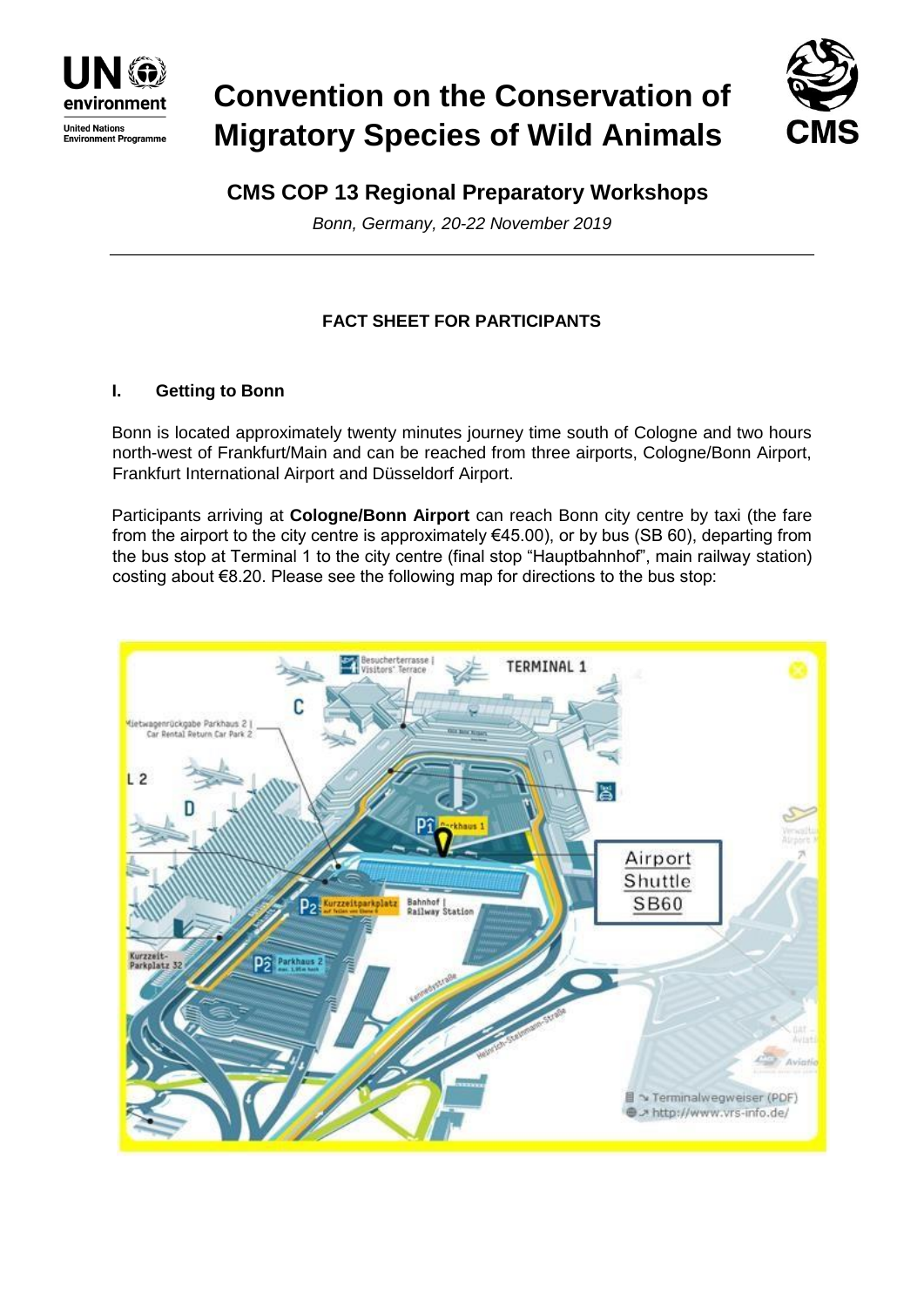UNEP/CMS Secretariat ● UN Campus ● Platz der Vereinten Nationen 1 ● 53113 Bonn ● Germany Tel (+49 228) 815 2401 ● Fax (+49 228) 815 2449 ● E-Mail: cms.secretariat@cms.int ● Site web: www.cms.int

\_\_\_\_\_\_\_\_\_\_\_\_\_\_\_\_\_\_\_\_\_\_\_\_\_\_\_\_\_\_\_\_\_\_\_\_\_\_\_\_\_\_\_\_\_\_\_\_\_\_\_\_\_\_\_\_\_\_\_\_\_\_\_\_\_\_\_\_\_\_\_\_\_\_\_\_\_\_\_\_

Participants arriving at **Frankfurt International Airport** may wish to take the train to Siegburg/Bonn. There is high-speed train service (ICE) between the airport and Siegburg/Bonn. Travel time is approximately 40 minutes and a ticket costs around €66.00 (2nd class). Departure is from the long-distance train station (Fernbahnhof) in the airport complex. The direction is Cologne. The station stop for Bonn is the town of Siegburg (Please get off at: Siegburg/Bonn). Taxis are available for approximately €35.00 from Siegburg to Bonn. You can also catch the tram 66 from Siegburg to Bonn (ticket price €5.10, please press 3 on the ticket machine). The tram journey takes 25 minutes.

Normal train service between Frankfurt International Airport and Bonn main railway station (Hauptbahnhof) is also available (from the long-distance train station (Fernbahnhof) in the airport). Travel time is approximately 1 hour 45 minutes and a ticket costs about €45.00 (2nd class). This trip along the Rhine River is one of the most scenic train trips in Germany and brings you directly into the city centre of Bonn.

From **Düsseldorf Airport** to Bonn there are direct trains, which run hourly and have a travel time of about 66 minutes and a ticket costs about €21.00 (2nd class).

#### **II. Meeting Venue**

The meeting will take place at the "Langer Eugen (LE)" inside the UN Campus. The LE building offers all modern meeting facilities and equipment.

# **Address:** *UN*

*Campus Bonn*  Langer Eugen Platz der Vereinten Nationen 1 (former Hermann-Ehlers-Strasse 10) 53113 Bonn Tel: (+49 228) 815 2401

All participants must present their passports/national ID cards at the UN security guardhouse at the main entrance when they first enter the campus.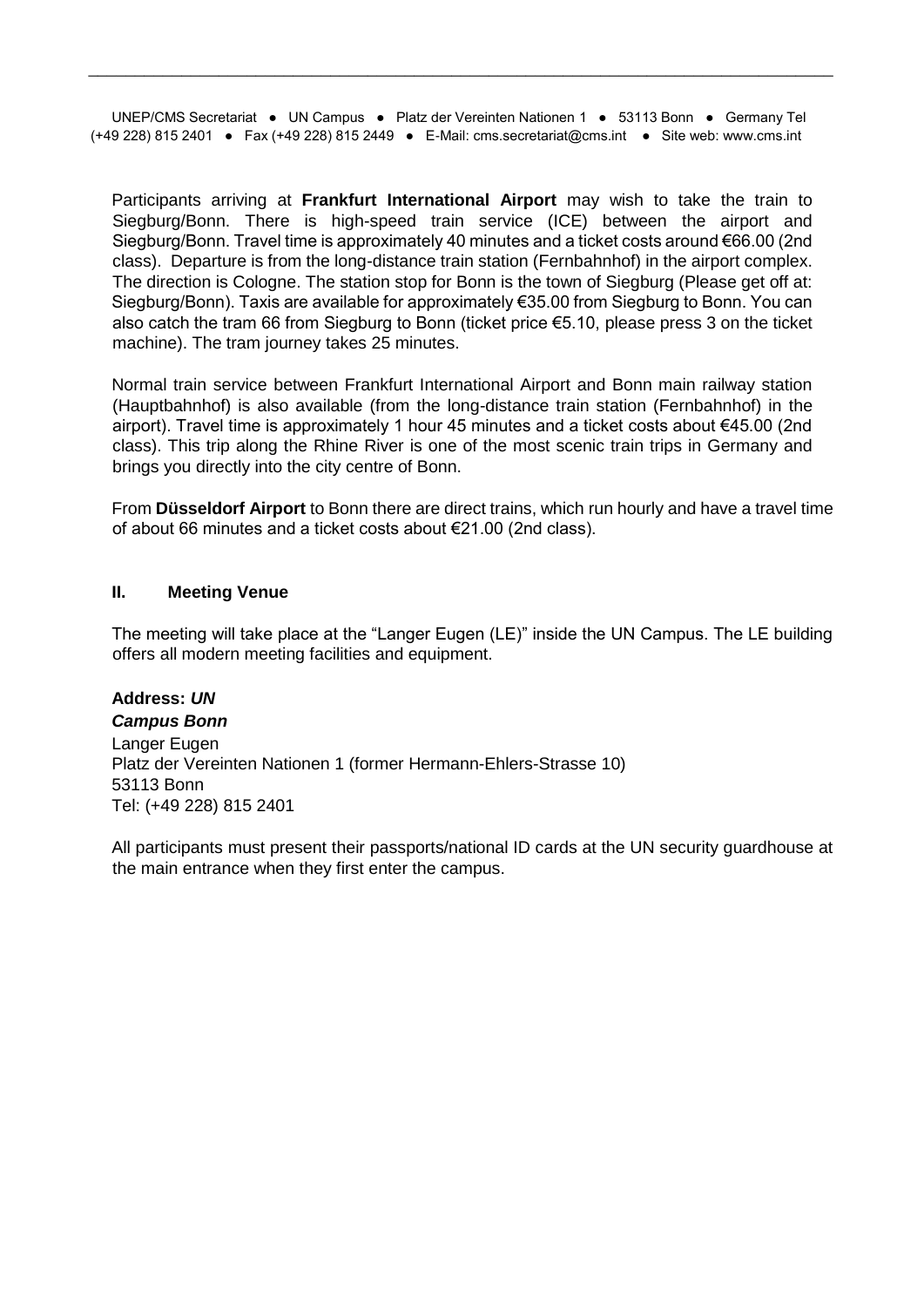#### Map showing the UNEP/CMS Secretariat:



#### **How to get to the meeting venue:**

#### **By Train – Stop "Bonn UN Campus":**

From Bonn main railway station (Hauptbahnhof) in the city centre take either the Regional Train RB30 (direction: Ahrweiler, departing from platform 4), RE5 (direction: Koblenz, departing from platform 3) or RB 26 (direction: Mainz, departing from platform 3) to the stop "Bonn UN Campus".

From the train station Bad Godesberg take either the Regional train RB26 (direction: Köln Messe/ Deutz), RB30 (direction: Bonn Hbf) or RE5 (direction: Wesel) to the stop "Bonn UN Campus". All these trains depart from platform 2.

From the train stop, you can walk to the UN Campus, which takes around 10 minutes. Due to a construction site, the bus stop "Deutsche Welle", outside the UN Campus cannot be reached.

## **By tram (U-Bahn) – Stop "Heussallee/ Museumsmeile":**

From the main railway station (Hauptbahnhof) in the city centre: take tram 63 or 16 (direction Bad Godesberg) or tram 66 (direction Bad Honnef or Ramersdorf) to the stop "Heussallee/Museumsmeile".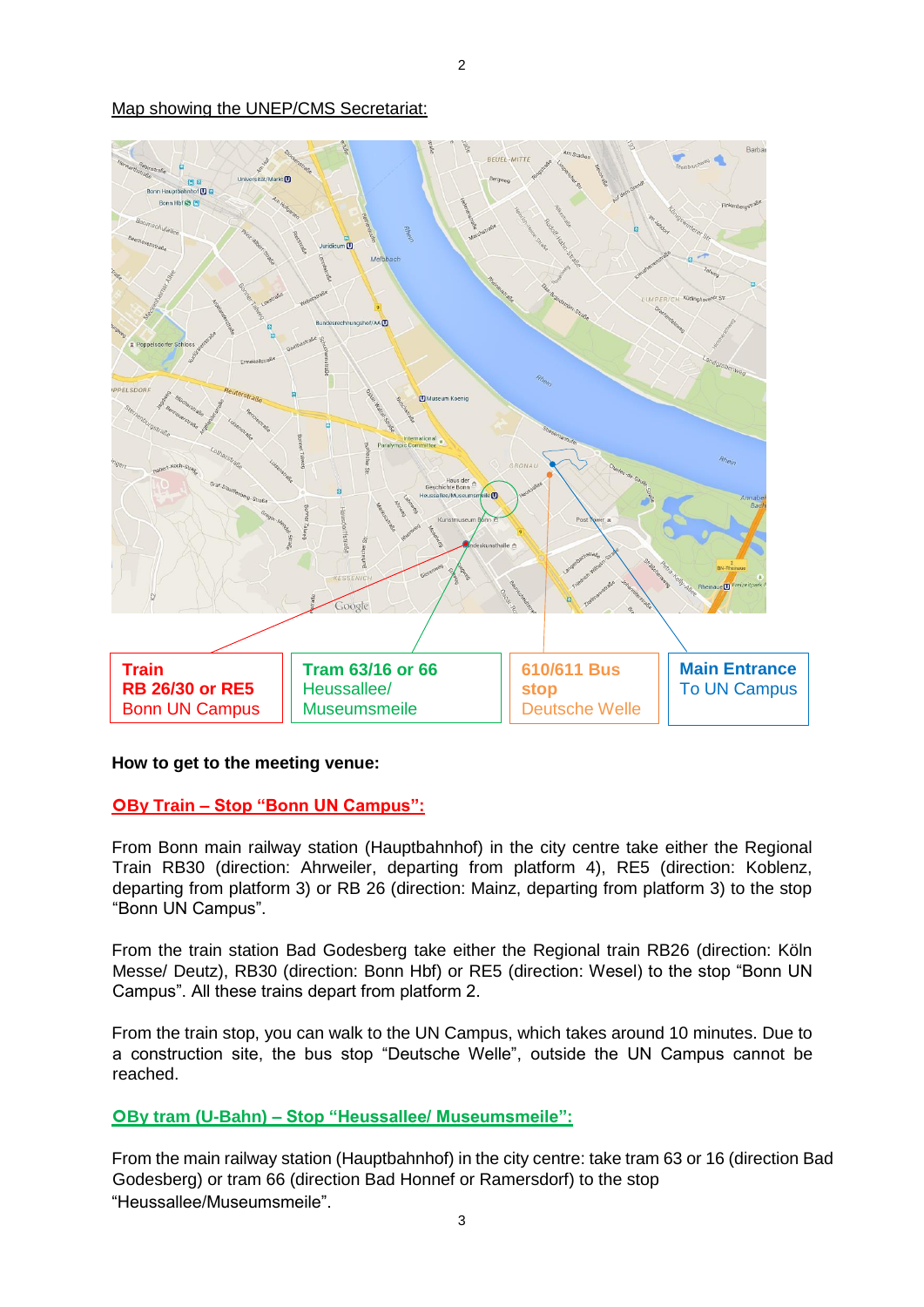From Bad Godesberg station (Bahnhof): take tram 63/16 (direction: Niehl) to the stop "Heussallee/Museumsmeile". < [Tram 63/Tram 16 >.](https://ekapweb.vrsinfo.de/uploads/tx_ekap/linien/mini-fahrplan/2017_63-63.pdf)

Upon arrival at the stop Heussallee/Museumsmeile, exit the station by following the sign "UN Campus" and continue walking straight ahead for about 5 minutes till you see a large white building in front of a higher building being the **Langer Eugen** (UN building).

#### **By bus:**

From Bonn city centre (Hauptbahnhof) or Bad Godesberg city centre, take Bus 610 or 611 to the stop "Heuseeallee/ Museumsmeile" (Unfortunately, the busstop closest to the UN Campus is currently closed off due to a construction site).  $\langle$  Bus 610 >  $\langle$  Bus 611 >. After getting off, continue walking down Heussallee for about 5 minutes till you see a large white building in front of a higher building being the **Langer Eugen** (UN building).

Tram or bus tickets can be obtained from ticket machines in the stations or in the bus or tram itself. If you are travelling in and around Bonn, press the 1b button, one-way ticket (1 trip) costs €2.90 and a multiple ticket (4 trips) costs €11.30.

#### **By taxi:**

The fare for a taxi ride to the Langer Eugen from Bonn city centre (Hauptbahnhof-Main station) is around €10.00 and from Bad Godesberg city center about €15.00. The central phone number for Bonn taxis is +49 (0)228 555 555.

#### **III. Registration**

Registration will start at 08.00hrs on Wednesday, 20 November 2019.

#### **IV. Hotel accommodation**

Funded participants will receive full DSA and are asked to make their own hotel reservations.

The Secretariat can recommend the following hotels, from which the UN Campus is easily accessible by public transport:

#### **2.1. BONNOX Boardinghouse and Hotel**

In der Raste 5-7 53129 Bonn Tel: (+49 228) 92667808 E-mail: rezeption@bonnox.de Website:<http://www.bonnox.de/en>

An 8-minute walk from Dt. Telekom Ollenhauerstraße Metro Station, this hotel in Bonn offers self-catered apartments.

#### **2.2. Hotel Kaiserhof**

Moltkestraße 64 53173 Bonn – Bad Godesberg Tel: (+49 228) 957050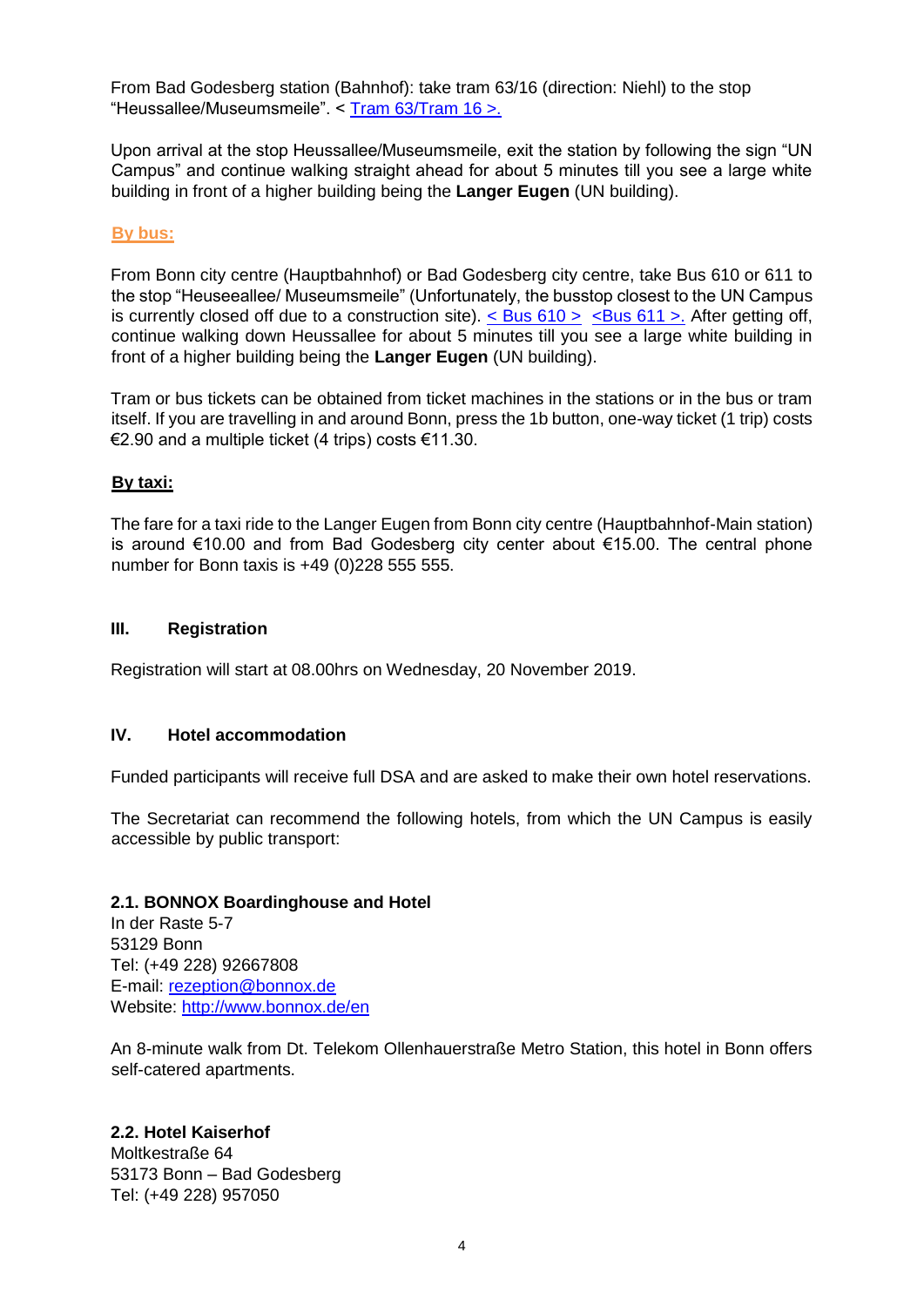E-mail: info@kaiserhof.bestwestern.de Website: [https://www.bestwestern.de/hotels/Bonn-Bad-Godesberg/BEST-WESTERN-](https://www.bestwestern.de/hotels/Bonn-Bad-Godesberg/BEST-WESTERN-Hotel-Kaiserhof)**[HotelKaiserhof](https://www.bestwestern.de/hotels/Bonn-Bad-Godesberg/BEST-WESTERN-Hotel-Kaiserhof)** The Hotel Kaiserhof is located right next to the train and tram station in the centre of BonnBad Godesberg.

## **2.3. Hotel Rheinland (Bad Godesberg)**

Rheinallee 17 53173 Bonn Tel: (+49 228) 820000 Mail: rezeption@hotel-rheinland-bonn.de Website:<http://www.hotel-rheinland-bonn.de/home.html>

The hotel is conveniently located in the charming villa quarter in the heart of Bad Godesberg, in immediate proximity to all public transportation.

To reach the venue, use the bus in front of the hotel or walk to the "Bad Godesberg station" and follow the tram instructions above.

## **2.4. Motel One Bonn-Beethoven**

Berliner Freiheit 36 53111 Bonn Tel.: (+49 228) 9727860 Mail: bonn-beethoven@motel-one.com Website: [https](https://www.motel-one.com/en/hotels/bonn/hotel-bonn-beethoven/) [://www.motel-one.com/en/hotels/bonn/hotel-bonn-beethoven/](https://www.motel-one.com/en/hotels/bonn/hotel-bonn-beethoven/)

This hotel is located in the city center of Bonn, right next to the tram stop "Bertha-von-SuttnerPlatz". From here, you can reach the UN Campus by taking the tram line 66 in the direction of

"Bad Honnef" or "Ramersdorf".

#### **2.5. Best Western Domicil Bonn**

Thomas-Mann-Straße 24-26 53111 Bonn Tel.: (+49 228) 729090 Mail: info@domicil-bonn.bestwestern.de Website: [https](https://www.bestwestern.de/hotels/Bonn/Best-Western-Hotel-Domicil) [://www.bestwestern.de/hotels/Bonn/Best-Western-Hotel-Domicil](https://www.bestwestern.de/hotels/Bonn/Best-Western-Hotel-Domicil)

This hotel is located in close proximity to Bonn Central Station. From Bonn Central Station you can either take the tram (line 16, 63 or 66) or the regional train to the stop "UN Campus". Please follow the instructions above under point II.

## **3. Leisure Tax**:

The city of Bonn charges an overnight stay tax of 5% on the room accommodation rate from 01.07.2015 onwards for leisure travel, which needs to be paid by the guests to the hotel. This tax is NOT INCLUDED in the hotel rates and needs to be paid additionally in the hotel.

**Business travelers are EXEMPTED from this tax when showing an adequate verification that they are in Bonn for business purposes! The Secretariat will provide the participants with personalized invitation letters to avoid payment of this tax.**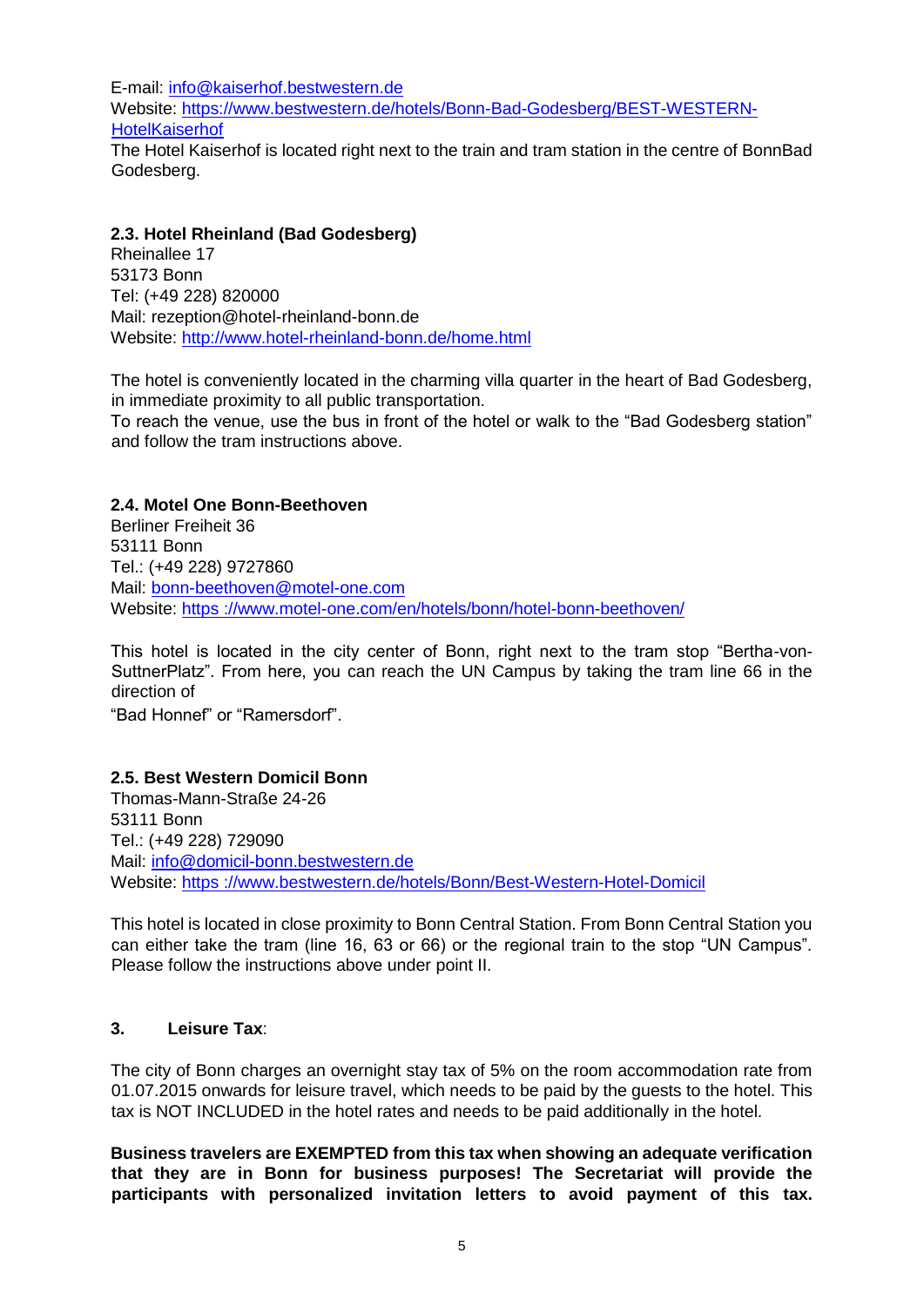**Furthermore, please fill out the tax exemption form and hand it to the hotel staff. The form can be found on the CMS [website.](https://www.cms.int/sites/default/files/document/tax%20exemption%20form_1.pdf)**

#### **4. Lunch**

Unfortunately, the canteen in Langer Eugen is no longer functioning. In the AHH building, there is a small café, where delegates can purchase sandwiches and salads for lunch. Other than that, there are only a few options around the UN Campus:

- Foodtrucks
- Restaurant Leander at GOP theater
- Business Lunch at the Marriott Hotel
- Business Lunch at Forissimo Restaurant (Italian cuisine)

Since leaving the UN Campus requires another security check, which takes time, we would advise participants to bring their own lunch.

#### **V. Weather**

The meeting is being held in November, which is autumn in Bonn. The weather in Bonn is usually cold and rainy during these days. The average maximum day temperature is 9°C (48.2°F). The average night-temperature is usually a cold 4°C (39.2°F). Therefore, do not forget to bring your raincoat, umbrella and a pullover.

#### **VI. Currency**

Germany's currency is the Euro ( $\epsilon$ ). As of 1 September 2019, the exchange rate was  $\epsilon$  0.9 for 1 USD. Credit cards are accepted in hotels and in most restaurants in Bonn, but not in many shops.

#### **VII. Voltage and Type of Pins**

In Germany, the electrical plug/ outlet and voltage operates on **220 volts, 50 Hz**, with round-prong European-style plugs that fit into recessed wall sockets/ points. Many appliances with their own power adapters (such as laptop computers and digital cameras) can be plugged into either 110-120 volt or 220-240 volt sockets/points and will adapt to the voltage automatically.



#### **VIII. Visas**

Upon request, an official letter of invitation will be sent to participants. This can be attached to the German visa application. Visas can be obtained from your nearest German embassy or consulate. Information and Addresses can be downloaded from the website of the [German](https://www.auswaertiges-amt.de/en/einreiseundaufenthalt/visabestimmungen-node) [Foreign Office.](https://www.auswaertiges-amt.de/en/einreiseundaufenthalt/visabestimmungen-node)

If you have any difficulties obtaining a visa, please contact the Secretariat: cms.secretariat@cms.int.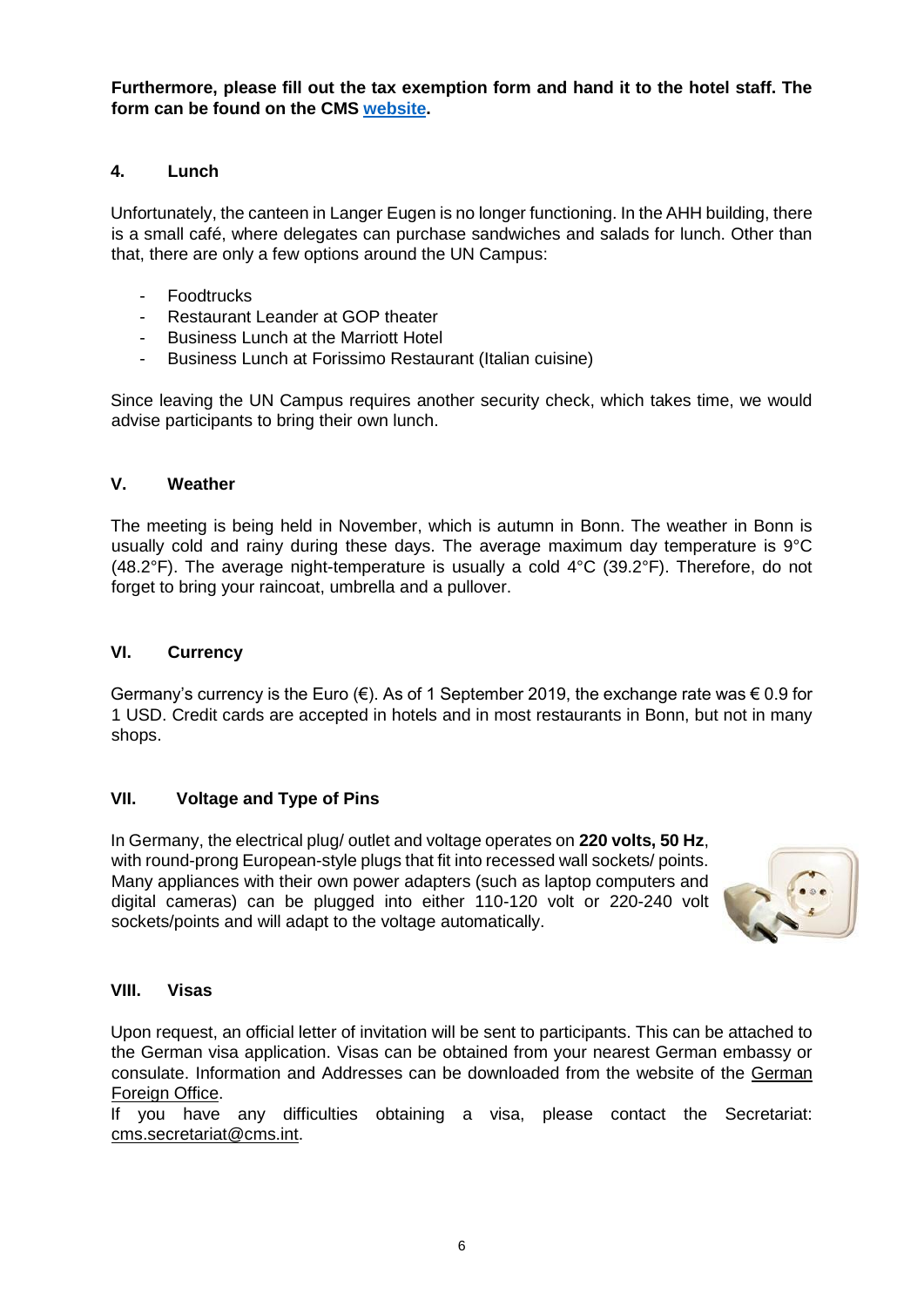## **IX. Working language of the meeting**

The meeting will be conducted in English, French and Spanish, with interpretation during plenary sessions.

# **X. Internet**

WiFi will be provided free of charge in the meeting rooms and for the duration of the meeting.

#### **XI. Identification badges**

All participants will receive an identification badge to access the venue. You are requested to wear this badge during your stay at UN Campus.

#### **XII. Time zone**

Germany is in the Central European Time zone. GMT +1 hour

## **XIII. Information on Bonn**

For information on Bonn and its region please refer to: <http://www.bonn-region.de/english.html>

#### **XIV. Useful Numbers**

Country dialling code: +49 City dialling code: (0)228 Railway Station Bonn: 0228 19419 Emergency: 112 Police: 110 Fire: 112 Doctors: 0228 364567 or 0228 19257 UNEP/CMS Secretariat: 0228 815 2401

# **XV. Security requirements in the building**

Please note the standard security requirements that you need to be familiar with when you visit us here at the UN Campus in Bonn:

- 1. No friends or family members are allowed to enter the UN Campus unless they are participants
- 2. Participants should not use the facilities of other offices on the conference floors